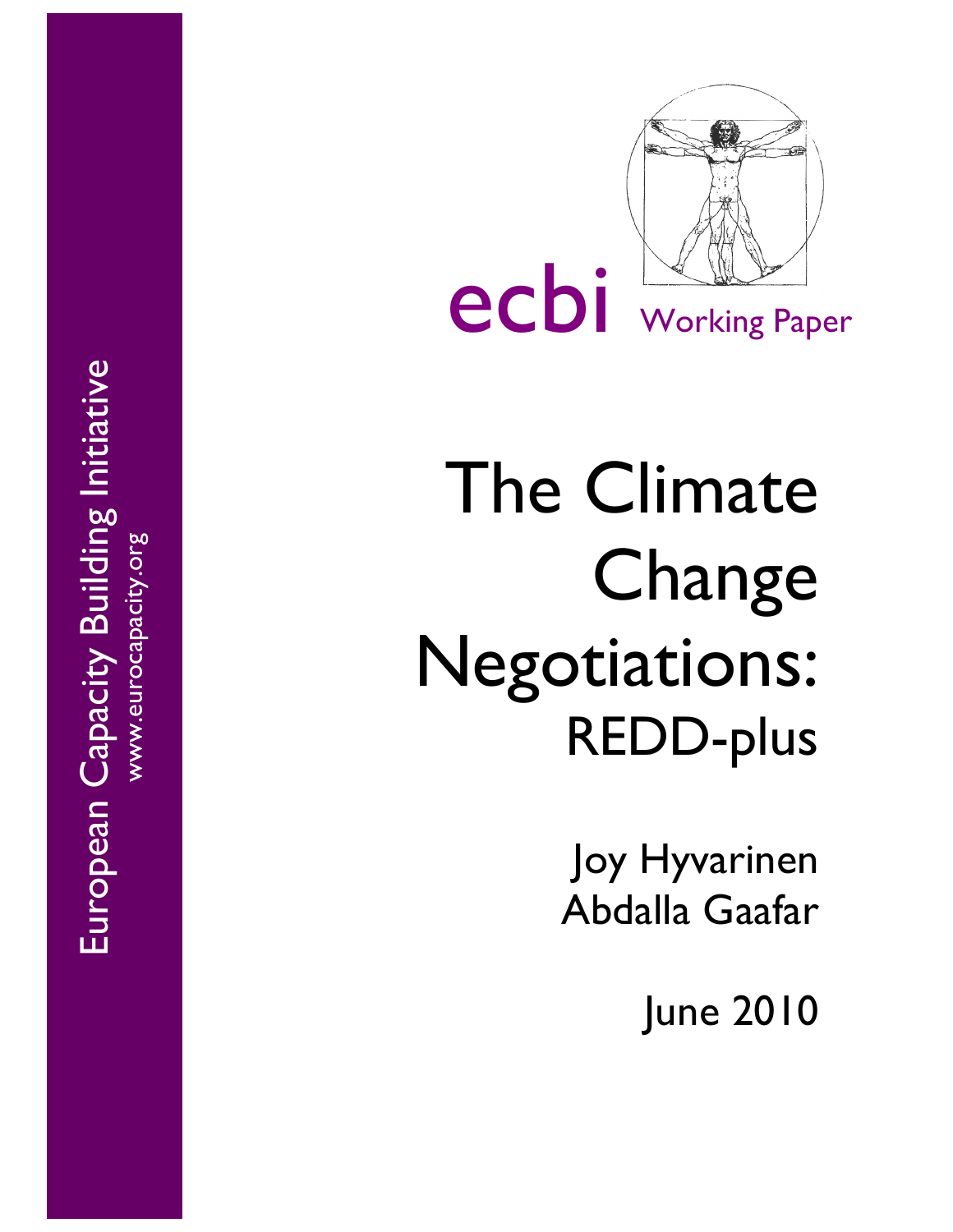The contents of this paper are the authors' sole responsibility. They do not necessarily represent the views of the European Capacity Building Initiative (ecbi) or any of its Members

All rights reserved. No part of this publication may be reproduced, stored in a retrieval system, or transmitted in any form or by any means, electronic, mechanical, photocopying, recording, or otherwise, without prior permission of the ecbi.

#### **Acknowledgments:**

This work has been made possible through funding support to the ecbi from the UK Department of International Development (DFID).

#### **About the authors:**

*Name* Joy Hyvarinen Director, Foundation for International Environmental Law and Development (FIELD) joy.hyvarinen@field.org.uk

*Name* Abdalla Gaafar Mohamed Siddig Chief, Technical Sector, Forests National Corporation, Sudan

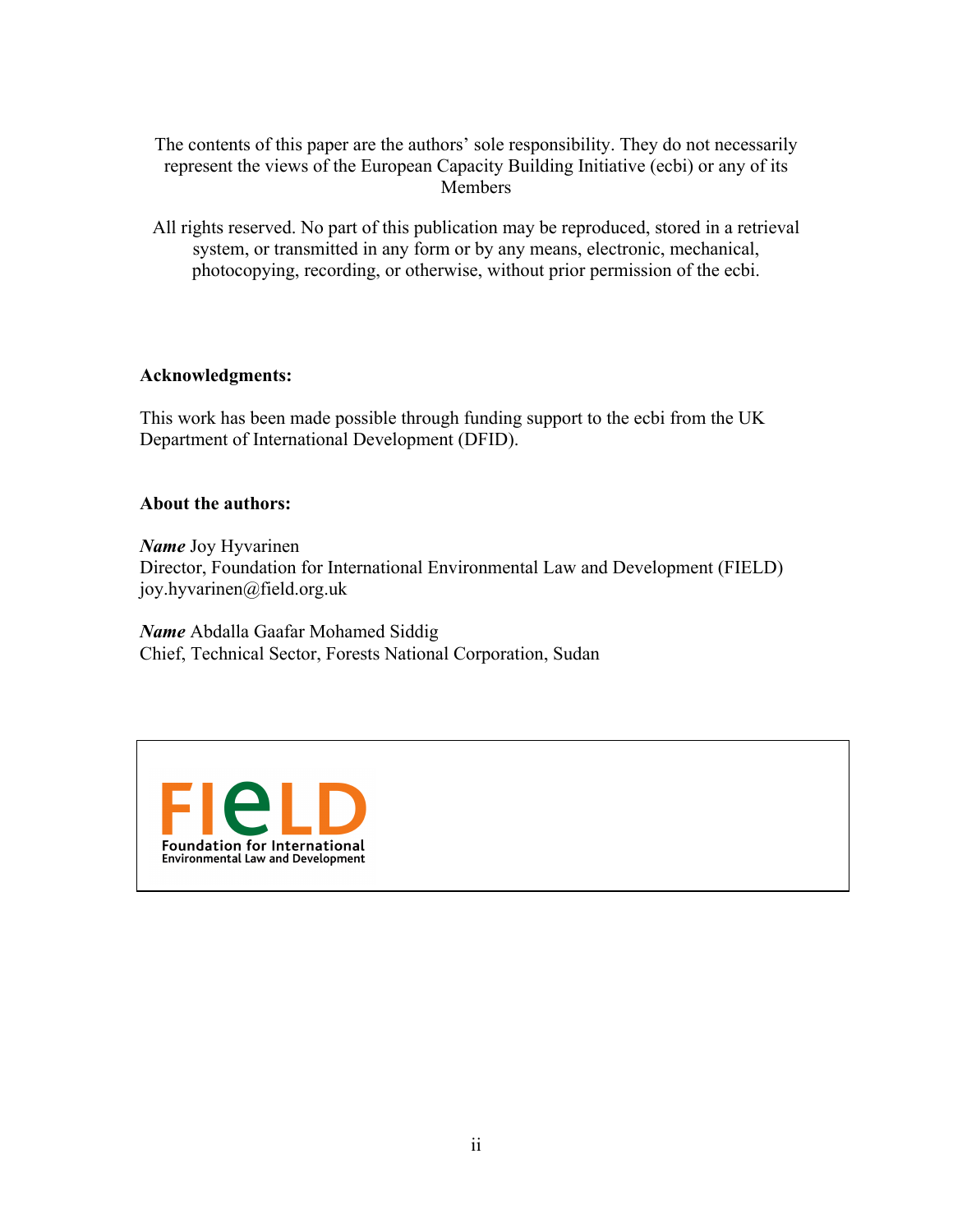Reducing emissions from deforestation and forest degradation in developing countries, and the role of conservation, sustainable management of forests and enhancement of forest carbon stocks in developing countries ('REDDplus')

#### **1. Introduction**

First, this paper provides background information about the international REDD-plus negotiations, before considering REDD-plus at the UN Copenhagen Climate Change Conference, including REDD-plus in the Copenhagen Accord. The paper then addresses Africa's position on REDD-plus, covering efforts to develop an African position on REDD-plus and Africa's position on this issue in Copenhagen. The paper concludes with a brief note on the status of negotiations at the time of writing.

#### **2. Background**

Reducing emissions from deforestation and forest degradation in developing countries, and the role of conservation, sustainable management of forests and enhancement of forest carbon stocks in developing countries ('REDD-plus') began to develop as a key issue in the international climate change negotiations at the **Eleventh Conference of the Parties (COP 11**) **in Montreal, Canada, in 2005**.

A group of countries led by Papua New Guinea and Costa Rica proposed a new agenda item on 'reducing emissions from deforestation in developing countries: approaches to stimulate action'. Despite challenges, for example related to measurement and the risk of displacement of deforestation ('leakage'), many countries were very interested in the proposal. The UNFCCC's Subsidiary Body for Scientific and Technological Advice (SBSTA) was asked to consider the issue and several in-depth workshops also took place over the next couple of years.<sup>1</sup>

In 2007 the Thirteenth Conference of the Parties (COP 13) adopted Decision 1/CP.13, known as the **'Bali Action Plan'**, which provides the basis for the negotiations in the Ad Hoc Working Group on Long-term Cooperative Action under the Convention (AWG-LCA), which includes negotiations on REDD-plus.<sup>2</sup>

Paragraph 1(b)(iii) of the Bali Action Plan addresses: 'Policy approaches and positive incentives on issues relating to reducing emissions from deforestation and forest degradation in developing countries; and the role of conservation, sustainable

<sup>&</sup>lt;sup>1</sup> For more background information about REDD-plus see

http://unfccc.int/methods\_science/redd/items/4531.php.

<sup>&</sup>lt;sup>2</sup> Decision  $1/CP.13$  is available at http://unfccc.int/resource/docs/2007/cop13/eng/06a01.pdf#page=3.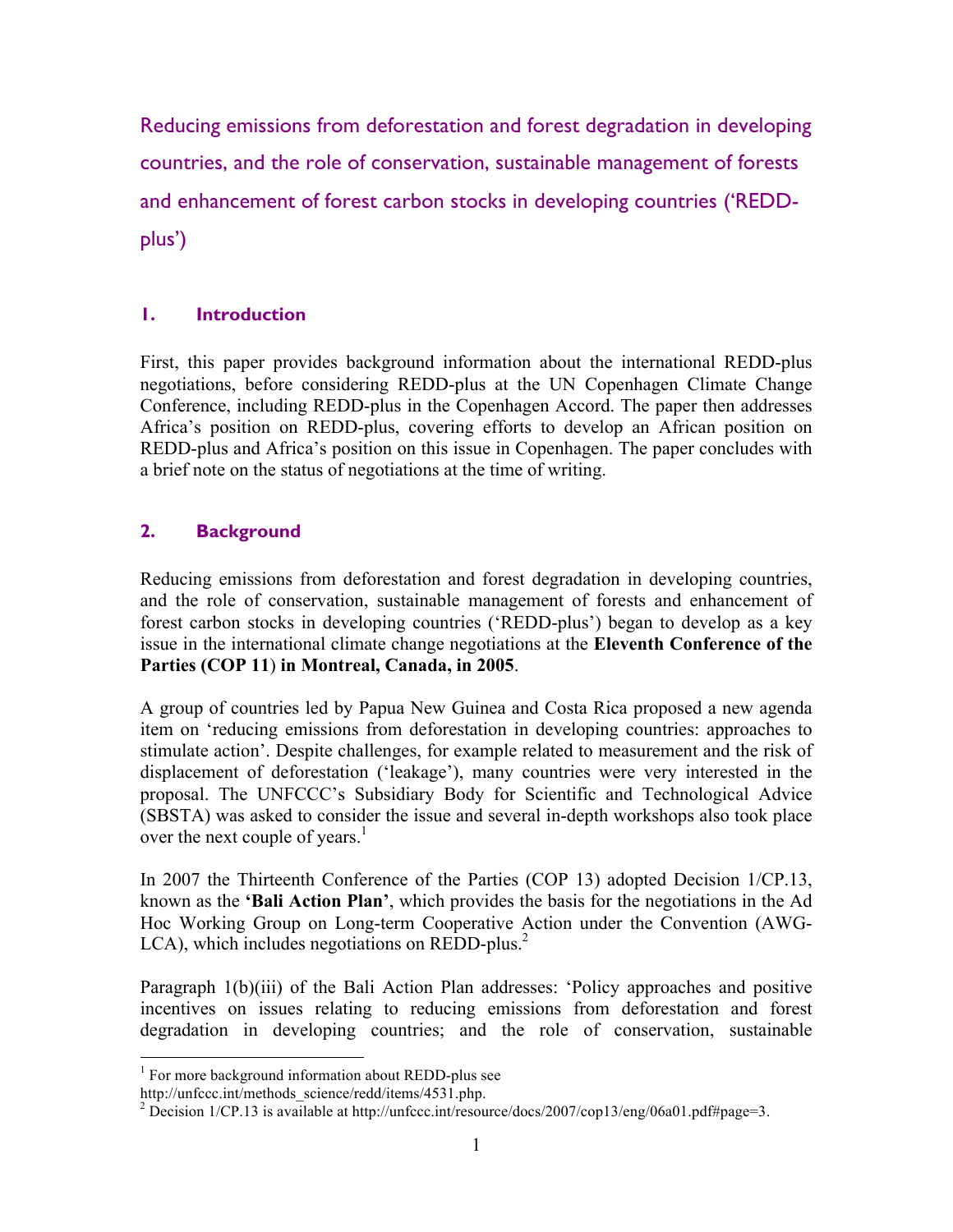management of forests and enhancement of forest carbon stocks in developing countries'. This forms part of the AWG-LCA negotiations on 'the full, effective and sustained implementation of the Convention through long-term cooperative action, now, up to and beyond 2012, in order to reach an agreed outcome …' (Bali Action Plan, paragraph 1).

COP 13 in Bali also adopted **Decision 2/CP.13** on 'reducing emissions from deforestation in developing countries: approaches to stimulate action', which encouraged capacity-building, technical assistance and technology transfer. It also encouraged Parties to explore actions, including demonstration activities; provided indicative guidance for demonstration activities; and invited Parties to mobilize resources. In addition, Decision  $2/CP.13$  requested SBSTA to undertake a programme of work on methodological issues.<sup>3</sup>

In December 2008 **SBSTA 29 in Poznan, Poland** recommended methodological guidance on REDD-plus, without prejudice to future decisions by the COP. The SBSTA report referred to 'reducing emissions from deforestation and forest degradation in developing countries, and the role of conservation, sustainable management of forests and enhancement of forest carbon stocks in developing countries'. 4 The point to note is that the semi-colon between the words '...developing countries' and '...and the role of conservation ...' was changed to a comma. This was because some countries, for example India, wanted 'conservation, sustainable management for forests and enhancement of forest carbon stocks' to have the same level of priority in the negotiations as deforestation and forest degradation. The semi-colon was interpreted by many as distinguishing between the two sets of activities, so that deforestation and forest degradation had higher priority. This changed in Poznan and what had been called 'REDD' started to be called 'REDD-plus'.

It is not clear yet what exactly 'conservation, sustainable management of forests and enhancement of forest carbon stocks' means and what type of actions would be eligible for financial incentives under a REDD-plus scheme under these headings.

In 2009 REDD-plus was a priority issue in the negotiations, with strong support from many countries. Many issues need to be resolved in the negotiations: for example, if a fund or market-based approach would be best; involvement of indigenous peoples and local communities; 'MRV' ('measurable, reportable and verifiable); questions related to reference levels and reference emissions levels; if sub-national REDD activities would be acceptable; and if REDD-plus actions should be considered to be Nationally Appropriate Mitigation Actions (NAMAs). However, there were expectations that it might be possible to reach an overall agreement on REDD-plus at the UN Copenhagen Climate Change Conference in December 2009. Many countries were interested in preparing for future REDD activities and fast-start REDD projects.<sup>5</sup>

 <sup>3</sup>  $\frac{3}{4}$  Decision 2/CP.13 is available at http://unfccc.int/resource/docs/2007/cop13/eng/06a01.pdf#page=8.  $\frac{4}{4}$  See narrows 38 of the report, available at http://unfece.int/resource/docs/2008/chate/eng/13 ndf

<sup>&</sup>lt;sup>4</sup> See paragraph 38 of the report, available at http://unfccc.int/resource/docs/2008/sbsta/eng/13.pdf.  $^5$  Eq. example, for information about the World Bonk's Eqsect Carbon Bortnorship Equility see

For example, for information about the World Bank's Forest Carbon Partnership Facility see http://www.forestcarbonpartnership.org/fcp/.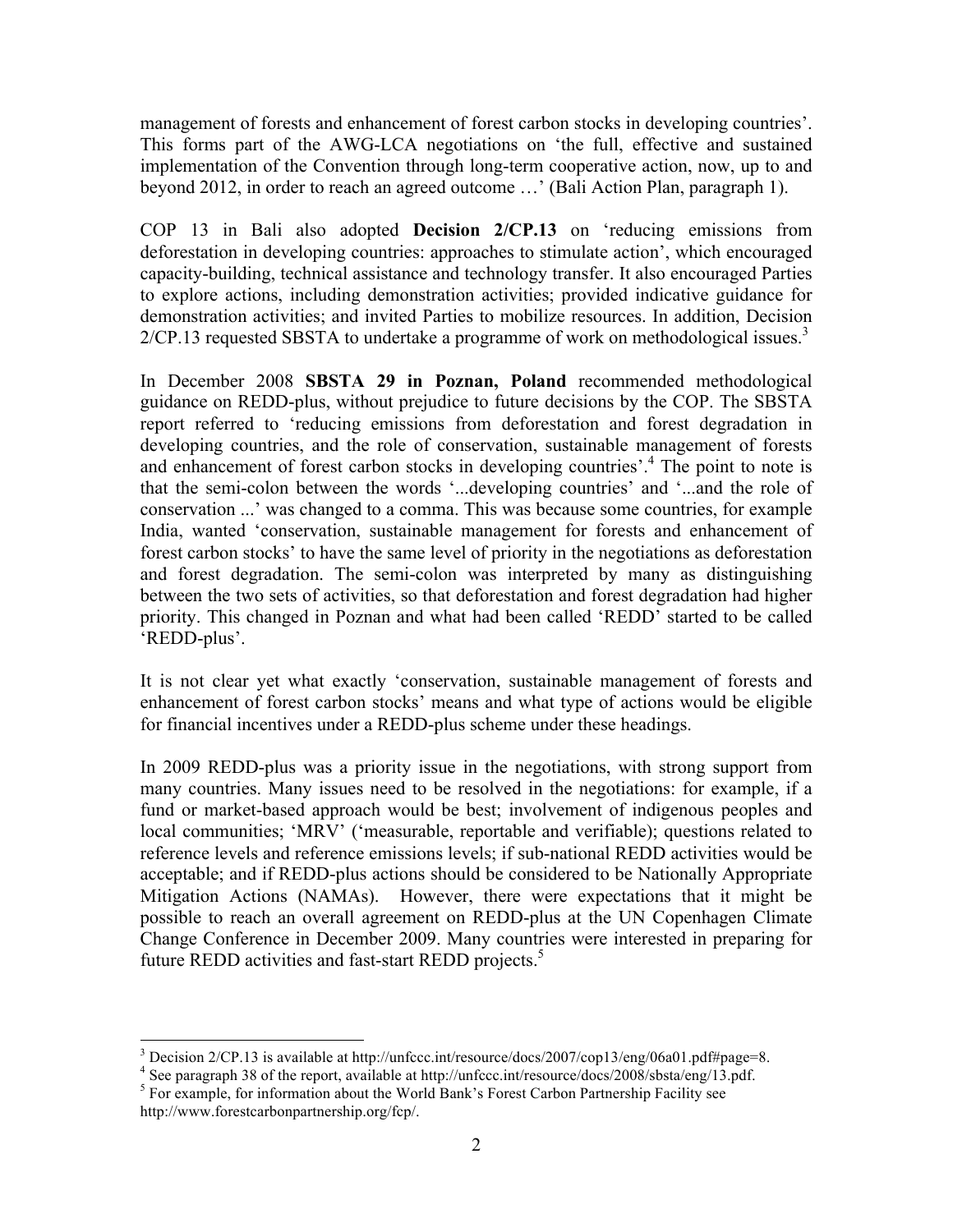One of the challenging aspects of REDD-plus relates to how countries with different levels of forest cover and countries with different historical rates of deforestation could be included. For example, the countries of the Congo Basin, which have low historical levels of deforestation, have pointed out that relying on historical levels would put them at a disadvantage.

Another challenge in the negotiations is that REDD-plus has links to several other issues, such as NAMAs and the negotiations on 'cooperative sectoral approaches and sectorspecific actions in agriculture'. The REDD-plus negotiations also have links to negotiations under the Ad Hoc Working Group on Further Commitments for Annex I Parties under the Kyoto Protocol (AWG-KP), the other main negotiating body. For example, to what extent will Annex I Parties be able to rely on REDD-plus activities to meet their emissions reduction targets? Some Parties have also proposed that REDD-plus activities could be included the Clean Development Mechanism (CDM).

The REDD-plus negotiations progressed better than many other issues in the meetings held in Bonn, Bangkok and Barcelona in 2009. This was also the case in Copenhagen, where the Facilitator of the REDD-plus negotiations, Tony La Viña of the Philippines, was able to resolve several outstanding points. However, the failure of the Copenhagen Conference meant that no decision was reached on REDD-plus in the AWG-LCA (however, see below regarding decision 4/CP.15).

# **3. REDD-plus in Copenhagen**

In Copenhagen REDD-plus was first considered as part of the **eighth session of the AWG-LCA** and the report of AWG-LCA 8 submitted to COP 15 contained text for a draft decision on REDD-plus.<sup>6</sup> However, the Copenhagen Conference failed to reach agreement and instead extended the AWG-LCA's mandate (but see below regarding COP decision 4/CP.15 on methodological guidance).

On the basis of the AWG-LCA 8 report the COP continued negotiations in Copenhagen, including on REDD-plus.<sup>7</sup> The draft decision text contained in the **report on the COP's work on the basis of the AWG-LCA 8 report**, ie the most advanced text on REDDplus, still has many brackets (ie text that is not agreed). The draft decision sets out general principles, such as: REDD-plus activities are to contribute to the objective of the UNFCCC (contained in UNFCCC Article 2); be country-driven; promote broad country participation; and be results-based. The draft decision lists 'safeguards' that are to be promoted and supported when undertaking REDD-plus activities, for example: transparent and effective national forest governance structures, taking into account national legislation and sovereignty; and full and effective participation of relevant

 $\frac{1}{6}$  $6$  The report of AWG-LCA 8 in Copenhagen is available at

http://unfccc.int/documentation/documents/advanced\_search/items/3594.php?rec=j&priref=600005566#be

g.<br><sup>7</sup> The report of the COP's work on the basis of the AWG-LCA report is available at

http://unfccc.int/documentation/documents/advanced\_search/items/3594.php?rec=j&priref=600005688#be g.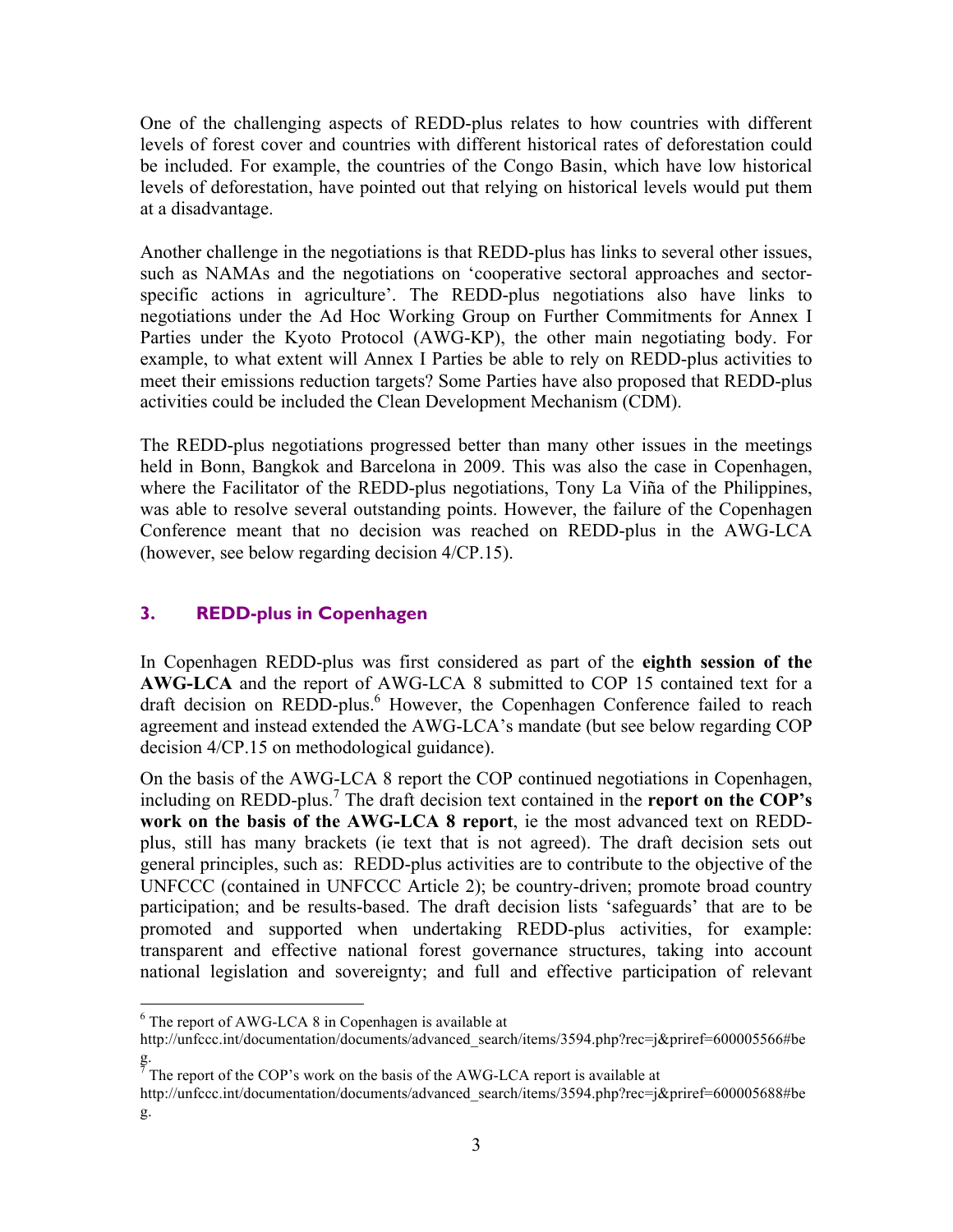stakeholders, including, in particular, indigenous peoples and local communities. It requests SBSTA to undertake a work programme to identify land use, land-use change and forestry activities in developing countries and to develop modalities for various REDD-plus related activities. The draft decision requests developing countries to develop a national strategy or action plan; a national forest reference emission level and/or forest reference level; and a robust and transparent national forest monitoring system, possibly including monitoring of safeguards (this text has brackets). According to the draft decision, REDD-plus activities are to be undertaken in phases, the final phase being results-based activities.

Unresolved issues include: if REDD-plus should be included as a NAMA; how broad REDD-plus should be (should it include other land use?) if sub-national REDD-plus activities will be acceptable; financing (fund- or market-based financing?); MRV, including MRV of financing; definitions of terms; and targets to reduce deforestation.

Although the AWG-LCA negotiations in Copenhagen were not concluded, COP 15 did adopt **one decision on REDD-plus**. Decision 4/CP.15 provides methodological guidance for REDD-plus, based on work undertaken by SBSTA in follow-up of decision 2/CP.13 (which was adopted in Bali in 2007). 8 In decision 4/CP.15 the COP requests developing countries to for example: identify drivers of deforestation and forest degradation; identify activities that result in reduced emissions and increased removals, and stabilization of forest carbon stocks; use the most recent Intergovernmental Panel on Climate Change (IPCC) guidance as a basis for estimating emissions; and establish robust and transparent forest monitoring systems. In the decision the COP encourages, as appropriate, the development of guidance for effective engagement of indigenous peoples and local communities in monitoring and reporting; The COP also recognized that in establishing forest reference emissions levels and forest reference levels developing country Parties should do so transparently taking into account historic data, and adjusting for national circumstances.

#### **3.1 The Copenhagen Accord**

The Copenhagen Accord<sup>9</sup> is a political agreement, concluded outside the UNFCCC framework. It contains several points relevant to REDD-plus:

- Non-Annex I Parties are to implement mitigation actions, including ones submitted to the secretariat in a format set out in an appendix to the Copenhagen Accord. Some non-Annex I Parties have provided information on REDD-plus related activities to the secretariat.
- Recognition of the crucial role of REDD and the need to enhance removals by forests and agreement on the need to provide positive incentives through the immediate establishment of a mechanism including REDD-plus.

 <sup>8</sup> <sup>8</sup> Available at http://unfccc.int/resource/docs/2009/cop15/eng/11a01.pdf#page=11.

<sup>&</sup>lt;sup>9</sup> Information about the Copenhagen Accord is available at http://unfccc.int/home/items/5262.php.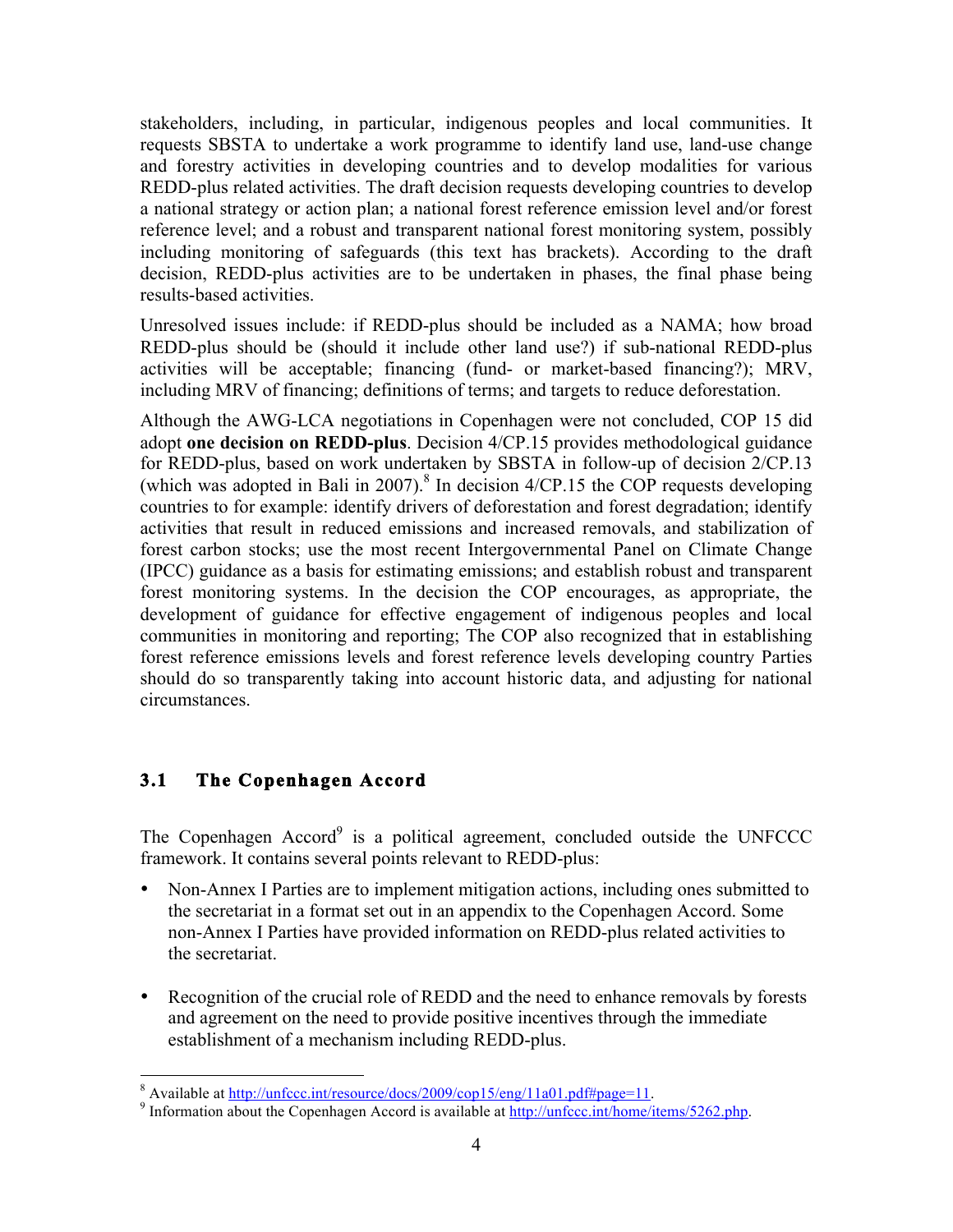- Mention of substantial finance for REDD-plus in connection with reference to a collective commitment by developed countries to provide new and additional resources, including forestry and investments through international institutions, approaching USD 30 billion for the period 2010-12 with balanced allocation between adaptation and mitigation. This paragraph (paragraph 8) also includes a reference to mobilising USD 100 billion a year by 2020.
- Establishment of a Copenhagen Green Climate Fund as an operating entity of the financial mechanism of the Convention to support mitigation activities in developing countries, including REDD-plus.

# 4. Africa's position on REDD-plus

# *4.1 Efforts to formulate a joint African position on the REDD-plus*

This section highlights some key events related to the development of an African position on REDD-plus.

The expert section of the special session on climate change of the African Ministerial Conference on the Environment (AMCEN) held in Johannesburg, South Africa, in June 2008, reaffirmed a comprehensive framework of African climate change programmes to be applied at all levels. The broad fields of work that were recognised included 'Reduced emissions from deforestation and forest degradation (REDD): Including the development of market-based mechanisms to reward or provide incentives for forest conservation or the avoidance of deforestation and sustainable forest management practices'*.*

In May 2009 African Ministers of the Environment adopted the Nairobi Declaration on the African Process for Combating Climate Change. 10 The aim was towards a shared vision on climate change in Copenhagen, highlighting the urgent need to support African countries in their efforts to address the reduction of emissions and recognising the role of African forests in the survival of communities, economies and the stabilisation of the climate. In the Declaration Ministers declared their resolve *inter alia:*

- To agree that the African common position forms the basis for negotiations by the African group during the negotiations on a new climate change regime and should take into account the priorities for Africa on sustainable development, poverty reduction and achievement of the Millennium Development Goals;
- To encourage the establishment of a fund to reward or provide incentives for reducing emissions through sustainable land-management practices, including forest conservation, sustainable forest management, the avoidance of deforestation, afforestation and sustainable agriculture;

<sup>&</sup>lt;sup>10</sup> Available at http://www.unep.org/roa/Amcen/Amcen\_Events/3rd\_ss/Docs/nairobi-Decration-2009.pdf.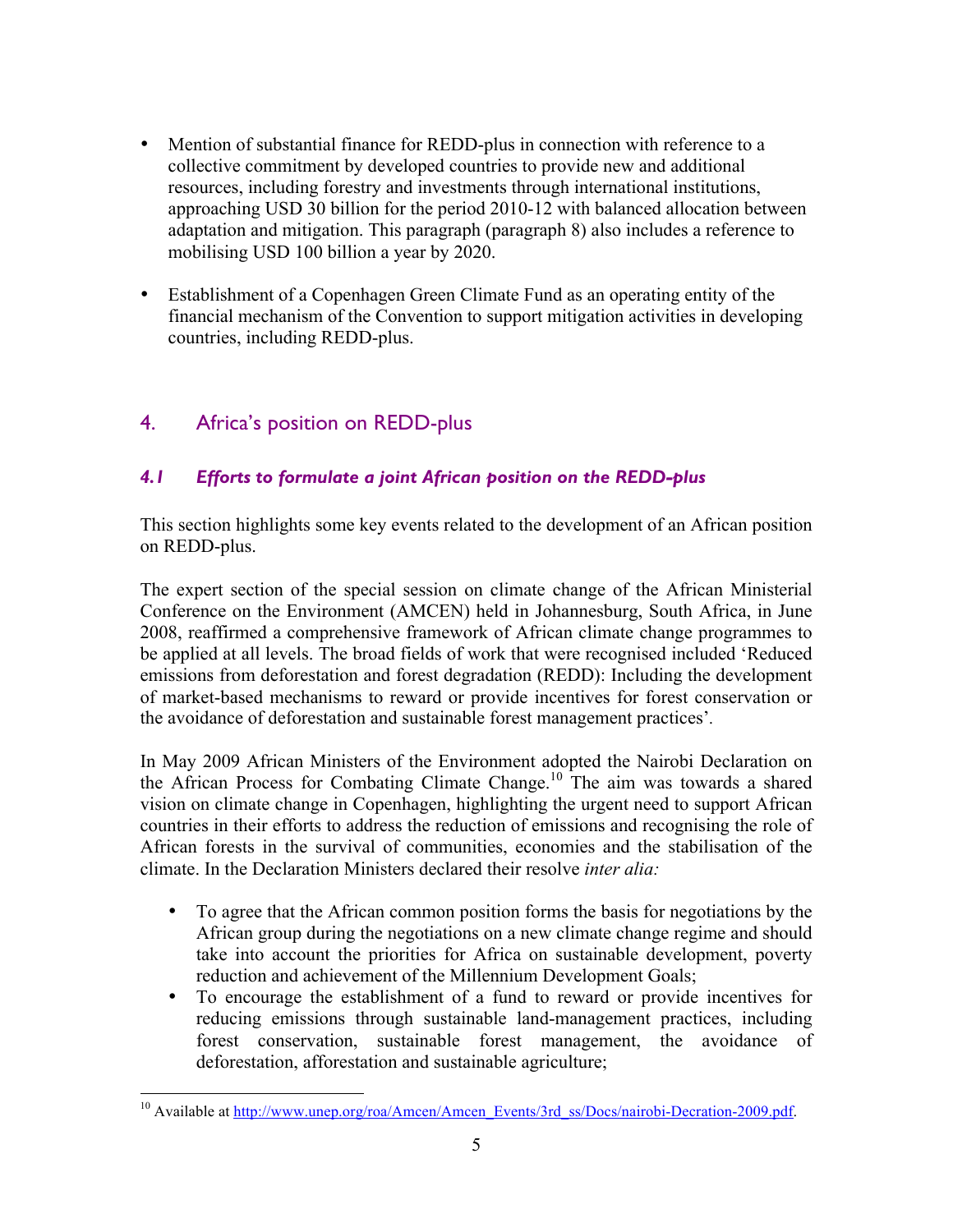- To integrate climate change adaptation measures into national and regional development plans, policies and strategies and, where appropriate with a view to ensuring adequate adaptation to climate change;
- To agree that climate change mitigation efforts and actions aimed at alleviating the consequences of deforestation and forest degradation should be considered in future positive incentive mechanisms for emission reduction, taking into account the role that African forested areas, in particular those of the Congo basin, play in regulating the global climate system;
- To agree that other mitigation measures being identified, such as additional measures to complement the United Nations Collaborative Programme on Reducing Emissions from Deforestation and Forest Degradation in Developing Countries, including afforestation and sustainable agriculture and land-use management, should be vigorous, realistic and flexible to ensure the effective participation of African countries, especially smallholder land users;
- To urge the secretariats of the Rio conventions to ensure that synergies between climate change and efforts to combat land degradation, desertification and biodiversity loss are optimized to take advantage of gains made through these actions, particularly in Africa; and
- To mandate the President of the African Ministerial Conference on the Environment to present Africa's common negotiating position on a comprehensive international climate change regime beyond 2012 in addition to the conceptual framework of African climate change programmes to the Executive Council of the African Union.

**The Economic Community of Central African States (ECCAS) – Central African Forest Commission (COMIFAC) Ministers conference** that was held in Kinshasa (DRC) during the period 14 -15 September 2009 also played a significant role in development of the COMIFAC countries position . The conference was preceded by a meeting of the expert advisory committee. Countries participating in the conference workshops included: Cameroon; Congo; Gabon; the Central African Republic; the Democratic Republic of Congo (DRC); Sao Tome and Principe and Chad, in addition to some sub-regional institutions and international organisations. The main objective of the meetings was to harmonise positions on REDD-plus and a financing mechanism.

The outcome of the meetings was a joint ECCAS-COMIFAC countries' position in the negotiations of a post-Kyoto climate regime. The position was based on the Bali Action Plan. In contrast to the position of the experts, who believed that more precise rules on REDD-plus should be developed first, Ministers called for the introduction of a REDD (plus) mechanism in the agreement to be negotiated in Copenhagen.

Another opportunity that helped inform the African position on REDD-plus was a **'Workshop on REDD at the Copenhagen Climate Talks and Beyond: Bridging the Gap between Negotiation and Action'**, held from 16-18 November 2009 in Nairobi. The workshop was supported by the International Institute for Sustainable Development (IISD) and the Alternatives to Slash and Burn for the Tropical Forest Margins, World Agroforestry Centre (ASB-ICRAF). The workshop aimed to increase the forestry sector's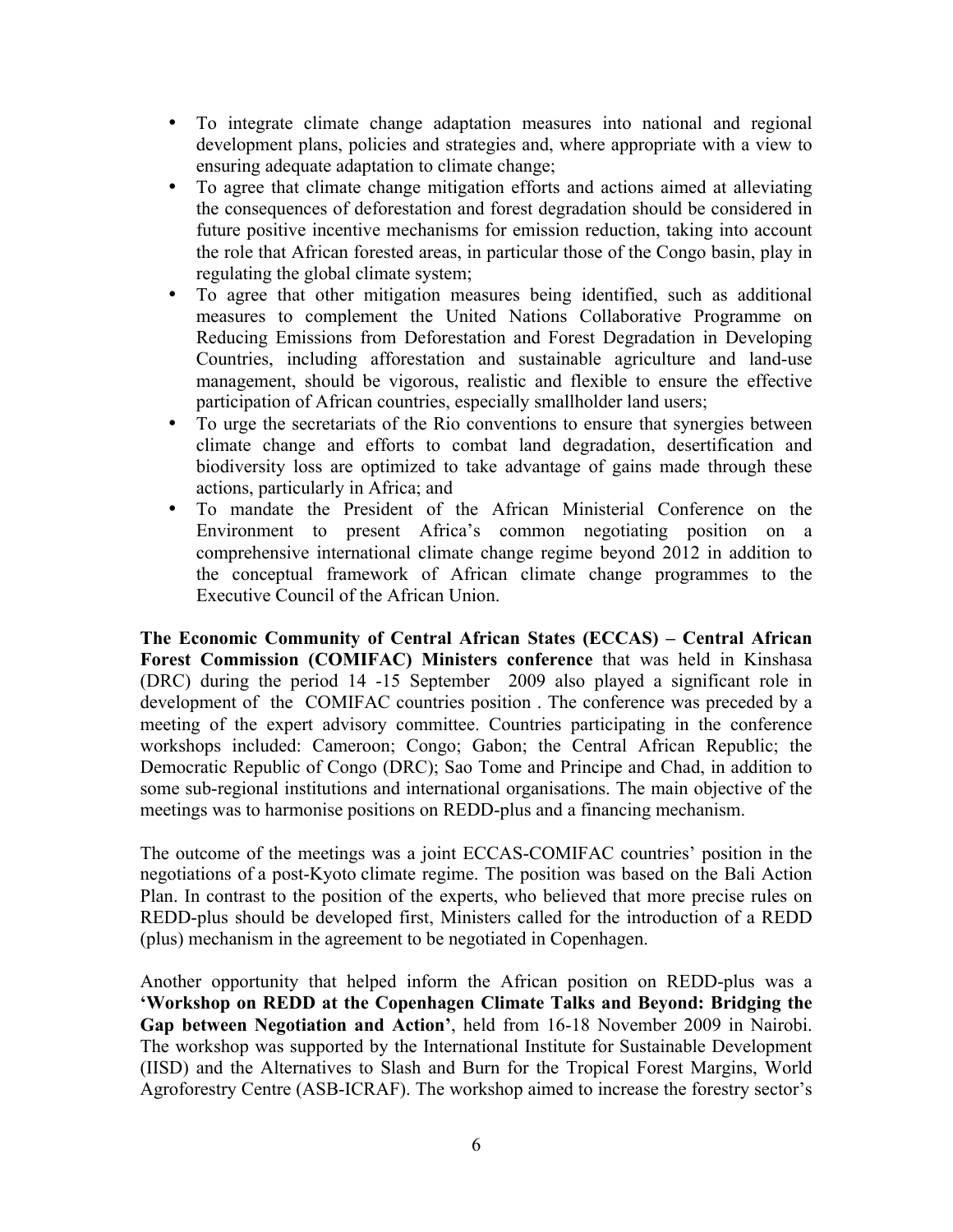negotiator and stakeholder understanding of the key issues in the negotiations for an international REDD mechanism, in the context of the negotiations for a new international agreement on climate change; and to provide a forum for the exchange of experiences and lessons learned in REDD implementation.

The key messages from the workshop included:

- A holistic approach is needed that includes both REDD-plus and agriculture; all approaches for agriculture should be considered in the negotiations (sectoral, nationally appropriate mitigation actions [NAMAs], Clean Development Mechanism [CDM]);
- Methodologies and guidance need to be improved. The applicability of Intergovernmental Panel on Climate Change (IPCC) guidelines for REDD-plus should be explored. It is recommended that the IPCC develop a report on the capacity of 2006 guidelines to meet the needs of REDD-plus;
- Improve forest law enforcement and governance;
- Poverty reduction is the most important co-benefit, and biodiversity and ecosystem services should also be considered. There needs to be consideration of how to capture co-benefits in a way that does not create barriers to REDD-plus;
- Ensuring benefits go to local communities (local ownership/decision making) and improving governance can help to address permanence;
- A hybrid approach to financing is needed that includes funds and market mechanisms;
- Financing and support (markets and grants) for REDD-plus can take place within and outside the United Nations Framework Convention on Climate Change (UNFCCC);
- Success in REDD-plus depends on stringent emission reduction targets in developed countries (and perhaps separate REDD-plus commitments) and their willingness to pay;
- REDD-plus design will need to consider involvement of and benefits to indigenous people and local communities and how to include traditional knowledge; and
- Demonstration projects on REDD-plus implementation at the sub-national level are needed  $11$

Other decisions, declarations and initiatives to promote and encourage Africa to have a common position on REDD-plus include the Declaration on Climate Change and Development in Africa adopted by the African Union Summit (Addis Ababa 2007) and Algiers Declaration on climate change in Africa, adopted by the African Conference of Ministers in charge of environment on climate change, Algiers, 20 November 2008.

The **Assembly of the African Union (AU),** which took place in Addis Ababa, Ethiopia, from 1-4 February 2009, directed the African Union Commission to lead the preparations for the African common position on climate change particularly for the United Nations Framework Convention on Climate Change (UNFCCC) in Copenhagen, Denmark. The assembly approved that Africa needed to be represented by one

<sup>&</sup>lt;sup>11</sup> See also http://www.iisd.org/pdf/2010/redd\_nairobi\_copenhagen\_beyond.pdf.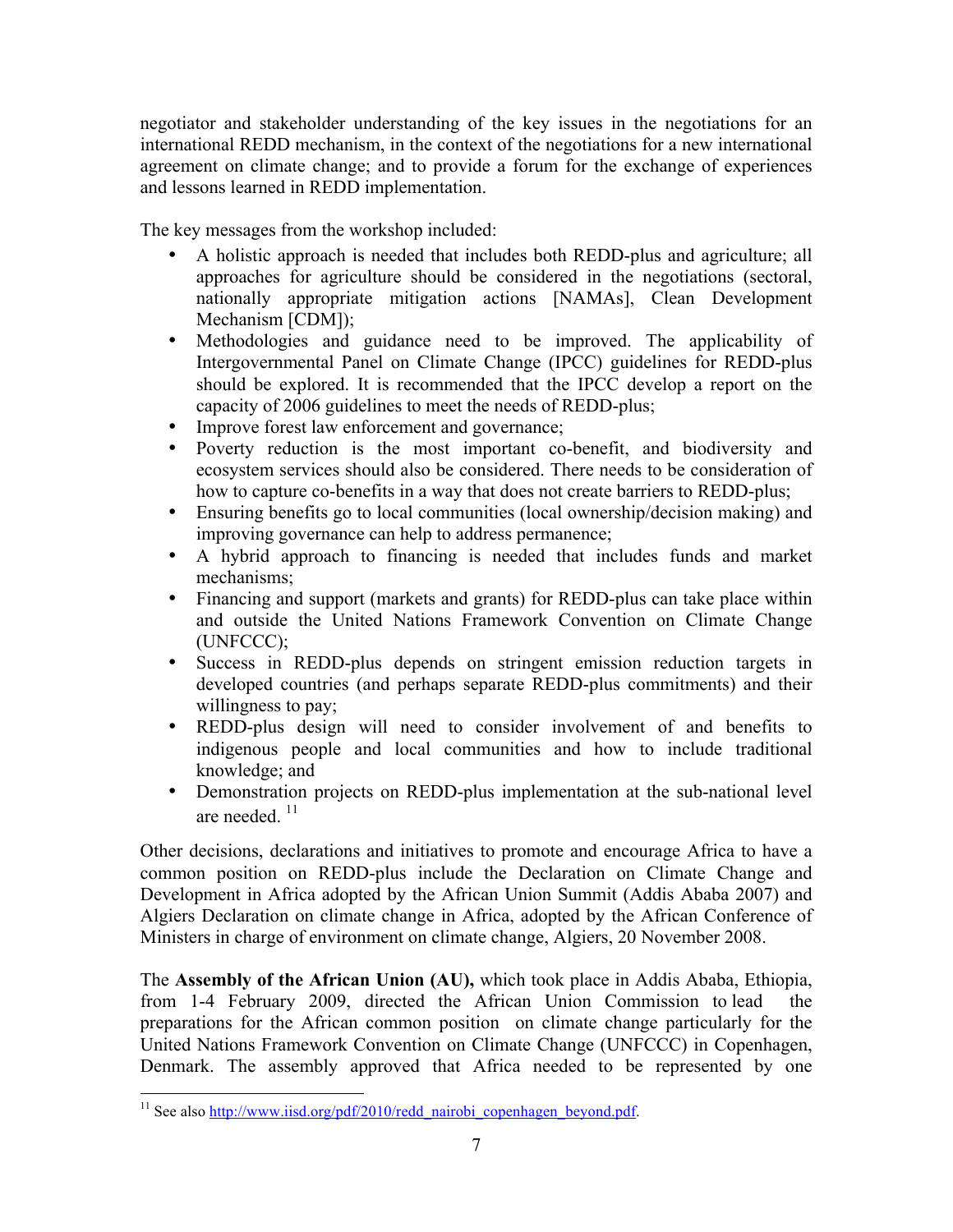delegation, empowered to negotiate on behalf of all States. The assembly also approved the Algiers Declaration on climate change adopted in the form of the common African position to serve as the platform in the negotiation process until 2012, the year of expiry of the Kyoto protocol targets.<sup>12</sup>

# *4.2 African Position on REDD-plus in Copenhagen*

REDD-plus was discussed in a series of meetings throughout the negotiation period (2009) within the African group and a common consensus was reached on the following issues:

- The objective of REDD-plus is to provide positive incentives for the reduction of emissions from deforestation and forest degradation and the stabilization of forest carbon stocks consistently with the sustainable development goals of each developing country;
- The scope of REDD-plus should be broad enough to accommodate the diverse national circumstances of all African countries and must include the following activities:
	- Reduction of emissions from deforestation;
	- Reduction of emissions from forest degradation;
	- Stabilization of forest cover and thereby forest carbon stocks;
	- Conservation and maintenance of forest carbon stocks through Sustainable Management of Forests (SMF); and
	- Enhancement of forest carbon stocks through afforestation, reforestation and SMF.
- The key principles that a REDD-plus mechanism must be based on are the following:
	- Voluntary participation of developing countries;
	- Accommodate the diverse national circumstances of the developing countries;
	- Consider the national sovereignty and the right to use forests to support livelihoods and national development;
	- Consistency with national sustainable development goals; and<br>• Be subject to accessible, equitable, adequate, predictable
	- Be subject to accessible, equitable, adequate, predictable and sustainable financing and technology support including support for capacity-building that is new and additional to existing development assistance.

In addition:

 <sup>12</sup> http://www.africa-union.org/root/au/Documents/Decisions/decisions.htm.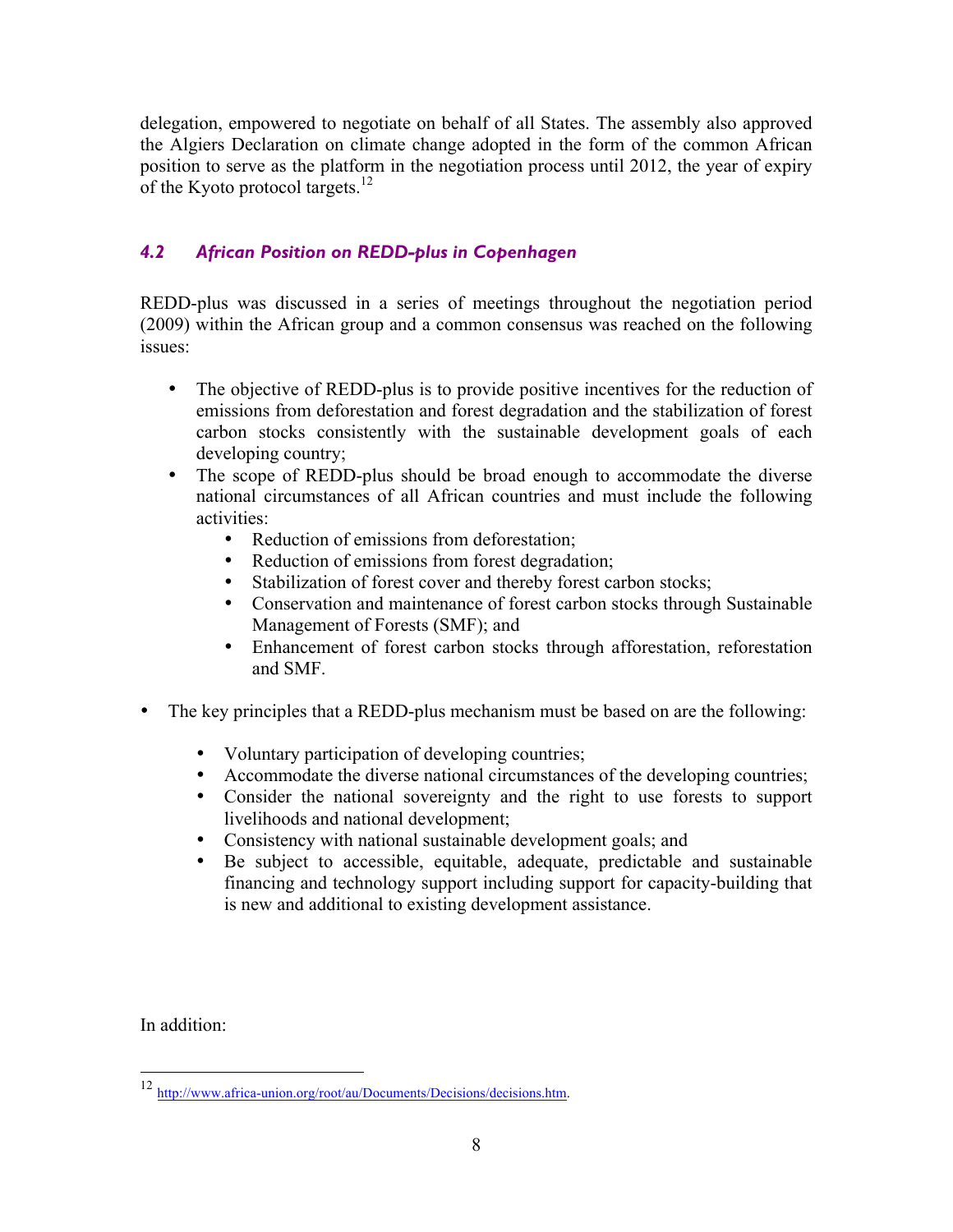- A REDD-plus mechanism must operate under the COP and be guided by and fully accountable to it;
- There should be flexibility in the setting of reference levels to incentivize countries with high forest cover but low historical rates of deforestation and forest degradation; and
- There should be a phased approach for REDD-plus implementation.
	- The African Group does not agree with:
		- Setting of any target (for reduction of deforestation rate) that is expressed in numerical form to be achieved within a stipulated time/period; or
		- Any provision that requires countries to account for emissions taking place outside their national boundaries.

#### *5. Current negotiations*

AWG-LCA 9 met in April 2010 in Bonn and invited its Chair to prepare a text before AWG-LCA 10 to facilitate negotiations among Parties.<sup>13</sup> The main REDD-plus text remains the same in the new paper produced by the Chair at AWG-LCA  $10^{14}$  The Subsidiary Body for Scientific and Technological Advice (SBSTA), which also met in June in Bonn, considered the Chair's oral report on ways to facilitate coordination of activities relating to decision 2/CP.13 and on an informal expert meeting on enhancing coordination of capacity-building activities related to use of the most recent IPCC guidelines and guidance. SBSTA requested the secretariat, subject to availability of supplementary resources, to undertake training and other activities related to the use of IPCCC guidelines and guidance.<sup>15</sup>

 $13$  See

http://unfccc.int/documentation/documents/advanced\_search/items/3594.php?rec=j&priref=600005797#be g

<sup>&</sup>lt;sup>14</sup> See http://unfccc.int/files/meetings/ad\_hoc\_working\_groups/lca/application/pdf/awglca\_advance\_draft\_of\_a\_revised\_text.pdf

<sup>&</sup>lt;sup>15</sup> http://unfccc.int/resource/docs/2010/sbsta/eng/l02.pdf